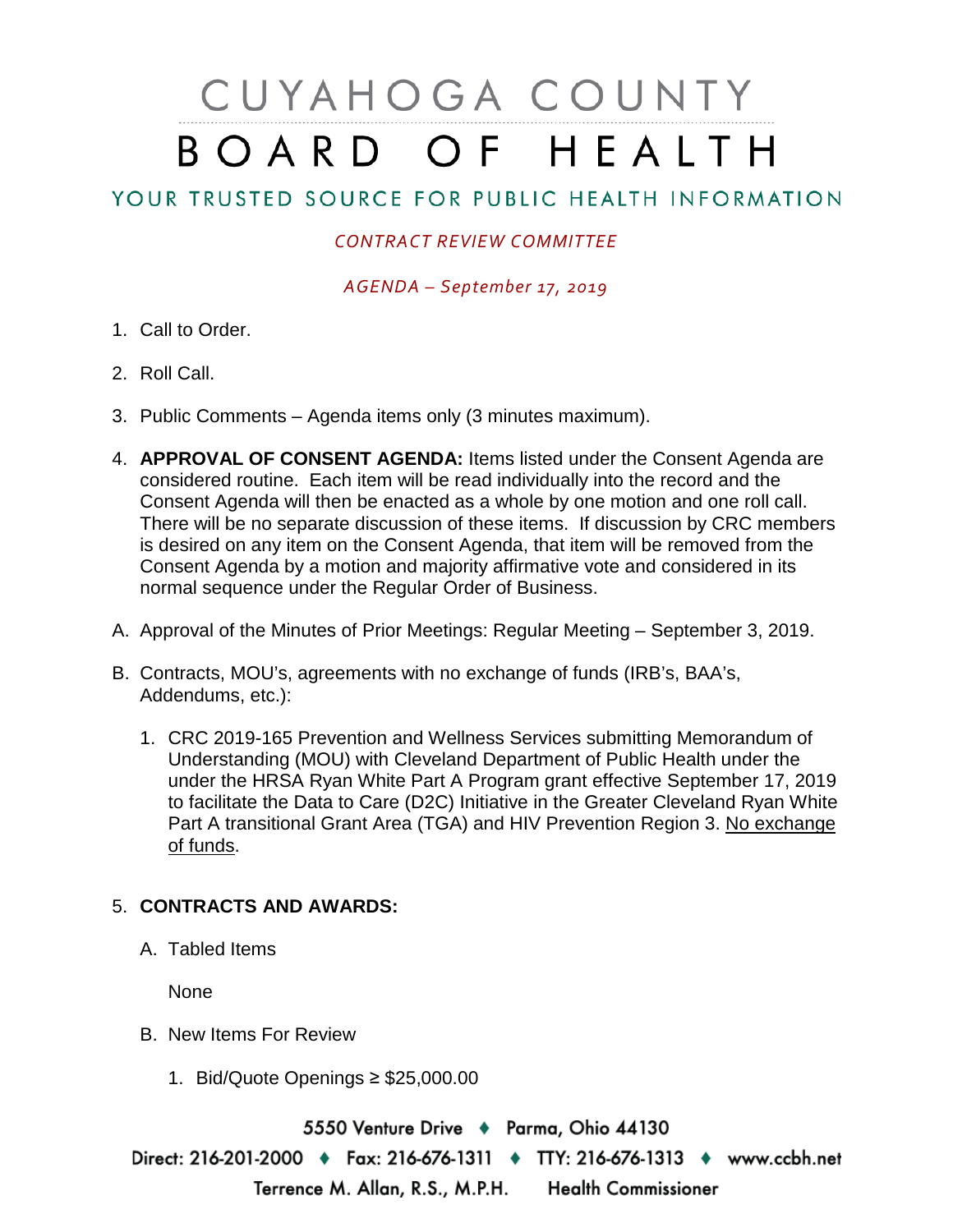None

2. Bid/Quote Openings < \$25,000.00

*Lead Program* 

- a. CRC 2019-166 4179 Eastwood Ln. Warrensville Heights, Ohio 44122
- b. CRC 2019-167 1169 Melbourne Rd. East Cleveland, Ohio 44112
- c. CRC 2019-168 20110 Gardenview Dr. Maple Heights, Ohio 44137
- d. CRC 2019-169 12927 Littleton Rd. Garfield Heights, Ohio 44125
- e. CRC 2019-170 2022 Dowd Ave. Lakewood, Ohio 44107
- f. CRC 2019-171 13600 Third St. East Cleveland, Ohio 44112
- 3. Expenditures: Contracts < \$25,000.00
	- a. CRC 2019-172 Environmental Public Health Services submitting an addendum to the contract with American Builders & Applicators (2019- 122) under the Lead Hazard Control grant to increase the amount to be paid to American Builders & Applicators from \$13,400.00 to \$13,725.00.

Purpose: To complete additional work found during project completion.

Funding Source: 100% reimbursable through the Lead Hazard Control grant.

b. CRC 2019-173 Environmental Public Health Services submitting an addendum to the contract with Green Home Solutions (2019-99) under the

5550 Venture Drive + Parma, Ohio 44130

Direct: 216-201-2000 ♦ Fax: 216-676-1311 ♦ TTY: 216-676-1313 ♦ www.ccbh.net

Terrence M. Allan, R.S., M.P.H. **Health Commissioner**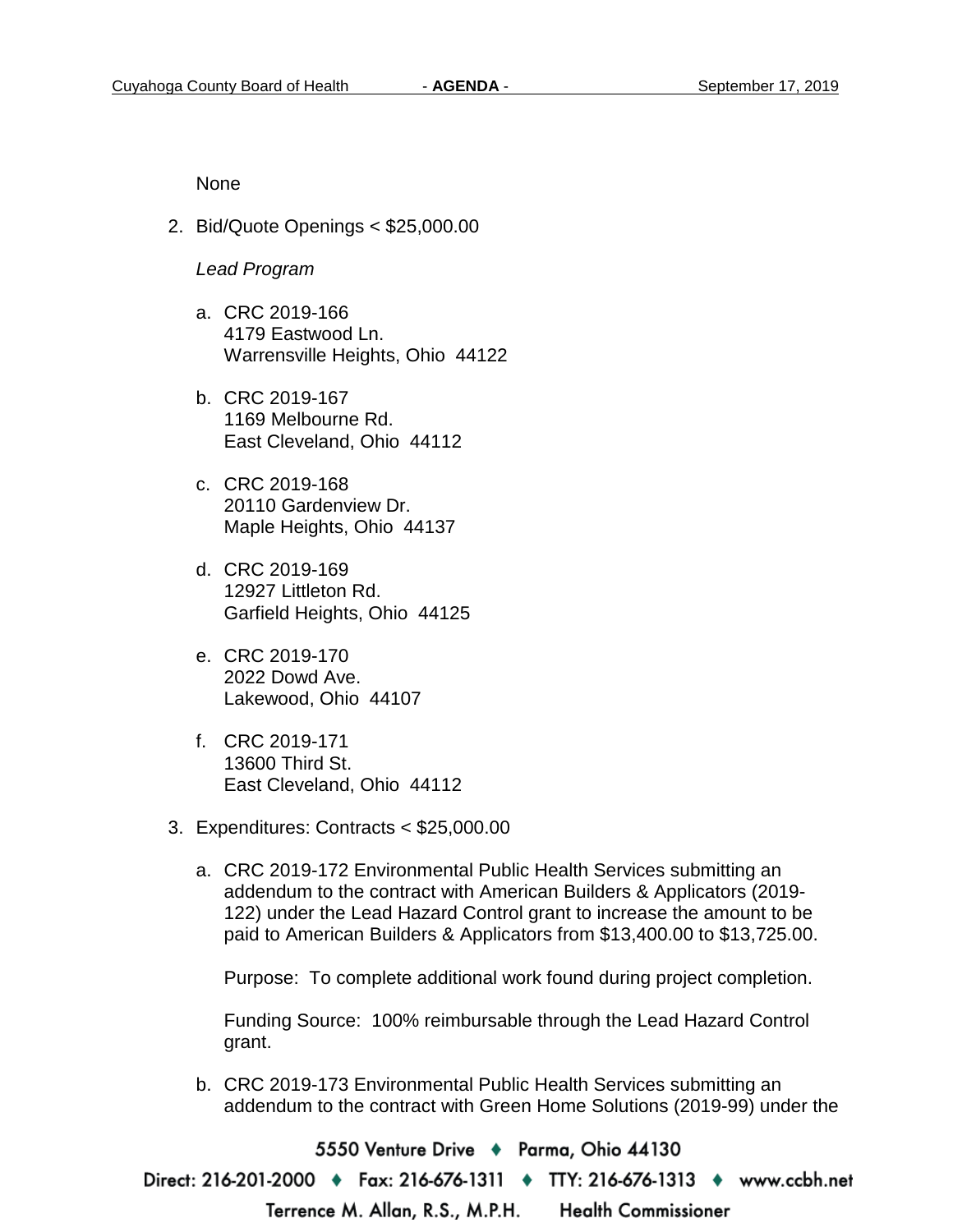Lead Hazard Control grant to increase the amount to be paid to Green Home Solutions from \$16,420.00 to \$16,915.00.

Purpose: To complete additional work found during project completion.

Funding Source: 100% reimbursable through the Lead Hazard Control grant.

c. CRC 2019-174 Environmental Public Health Services submitting an addendum to the contract with Paragon CMS (CRC 2019-80) under the Lead Hazard Control grant to increase the amount to be paid to Paragon from \$24,908.00 to \$25,403.00.

Purpose: To complete additional work found during project completion.

Funding Source: 100% reimbursable through the Lead Hazard Control grant.

d. CRC 2019-175 Epidemiology, Surveillance and Informatics Services submitting an agreement with the Association of Ohio Health Commissioners (AOHC) to secure an emergency preparedness consultant from July 1, 2019 to June 30, 2020. Amount to be paid to AOHC is not to exceed \$5,278.00.

Purpose: To allow AOHC to secure an emergency preparedness consultant on behalf of CCBH to serve as a liaison for emergency preparedness planning functions as outlined by the BTeam.

Funding Source: 100% reimbursable through the FY2020 Public Health Emergency Preparedness (PHEP) grant.

e. CRC 2019-176 Prevention and Wellness Services submitting a contract with Pomerene Hospital under the Breast and Cervical Cancer Project (BCCP) grant from June 30, 2019 through June 29, 2020. Amount to be paid to Pomerene Hospital is not to exceed \$700.00.

Purpose: To assist with transportation for Amish/Mennonite BCCP clients to obtain annual breast and cervical cancer screenings.

Funding Source: 100% reimbursable through the FY2019 BCCP grant.

f. CRC 2019-177 Administration Services submitting a contract with ZScape Horticulture, LLC for snow removal services from November 1, 2019 through April 30, 2021. ZScape Horticulture, LLC will be reimbursed at the following rates for services (additional services are provided as needed per the prices outlined in the contract):

5550 Venture Drive + Parma, Ohio 44130

Direct: 216-201-2000 • Fax: 216-676-1311 • TTY: 216-676-1313 • www.ccbh.net

Terrence M. Allan, R.S., M.P.H. **Health Commissioner**